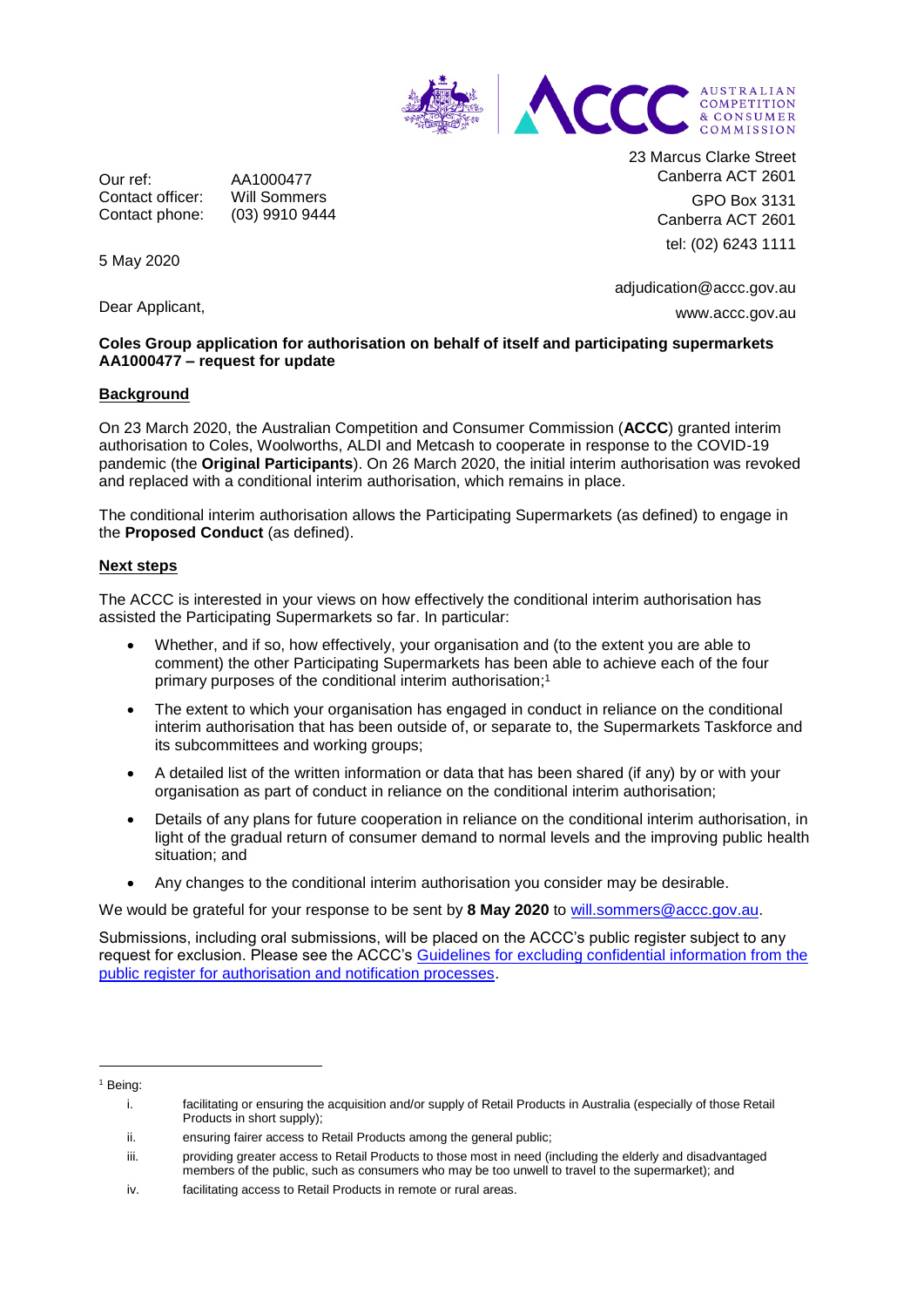Yours sincerely

Kai Fu **Director** Adjudication